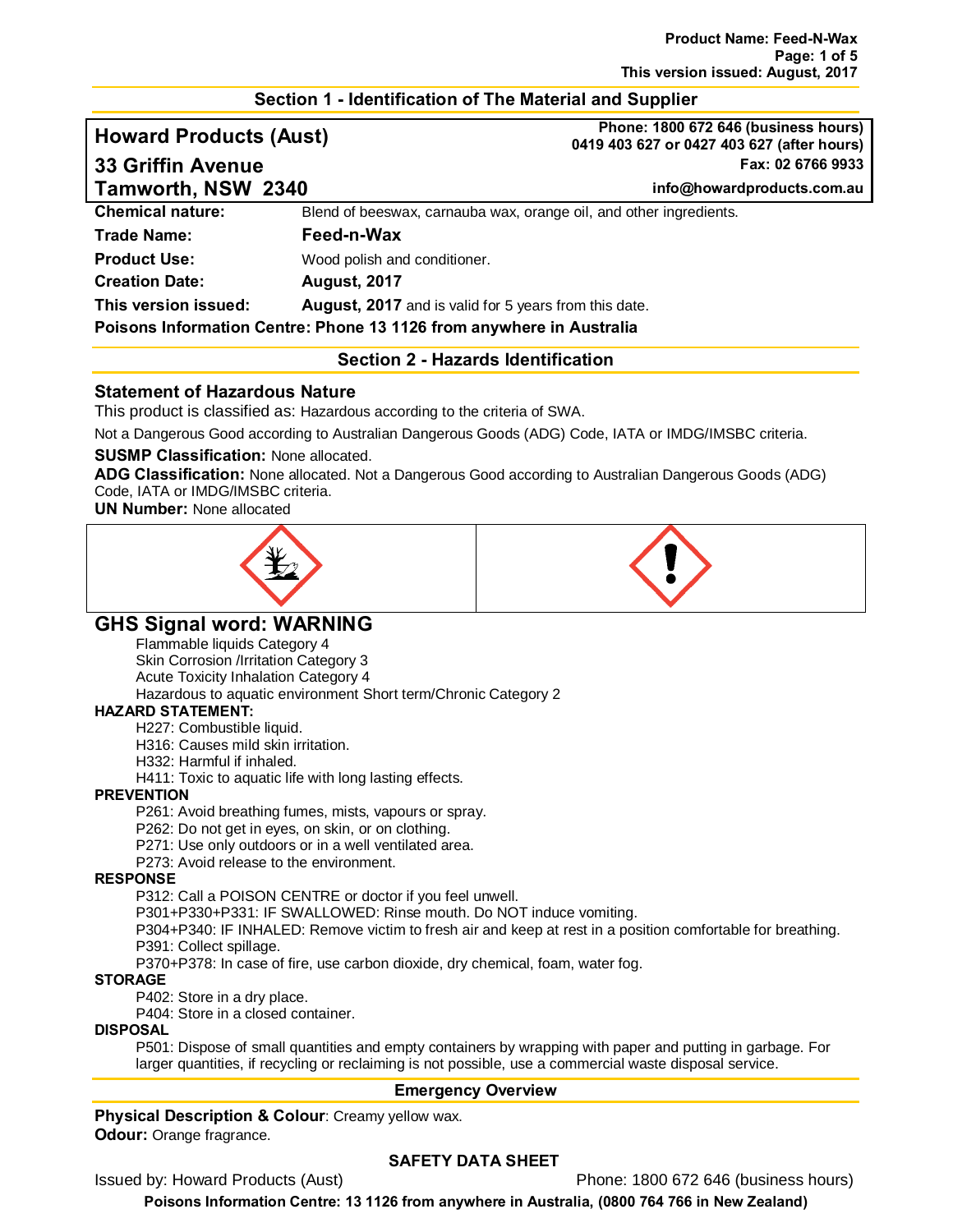#### **Major Health Hazards:** Causes mild skin irritation, harmful if inhaled.

| Section 3 - Composition/Information on Ingredients |               |           |                |                 |  |  |
|----------------------------------------------------|---------------|-----------|----------------|-----------------|--|--|
| Ingredients                                        | <b>CAS No</b> | Conc,%    | TWA $(mg/m^3)$ | STEL $(mq/m^3)$ |  |  |
| Distillates (petroleum), hydrotreated heavy        | 64742-54-7    | $50 - 75$ | 2              | not set         |  |  |
| Distillates (petroleum), hydrotreated light        | 64742-47-8    | $25 - 50$ | not set        | not set         |  |  |
| Paraffin                                           | 8002-74-2     | $1 - 10$  | not set        | not set         |  |  |
| Orange oil                                         | 8008-57-9     | $1 - 10$  | not set        | not set         |  |  |
| Beeswax                                            | 8012-89-3     | $1 - 10$  | not set        | not set         |  |  |
| Carnauba wax                                       | 8015-86-9     | $1 - 10$  | not set        | not set         |  |  |

This is a commercial product whose exact ratio of components may vary slightly. Minor quantities of other non hazardous ingredients are also possible.

The SWA TWA exposure value is the average airborne concentration of a particular substance when calculated over a normal 8 hour working day for a 5 day working week. The STEL (Short Term Exposure Limit) is an exposure value that may be equalled (but should not be exceeded) for no longer than 15 minutes and should not be repeated more than 4 times per day. There should be at least 60 minutes between successive exposures at the STEL. The term "peak "is used when the TWA limit, because of the rapid action of the substance, should never be exceeded, even briefly.

#### **Section 4 - First Aid Measures**

## **General Information:**

You should call The Poisons Information Centre if you feel that you may have been poisoned, burned or irritated by this product. The number is 13 1126 from anywhere in Australia (0800 764 766 in New Zealand) and is available at all times. Have this SDS with you when you call.

**Inhalation:** First aid is not generally required. If in doubt, contact a Poisons Information Centre or a doctor.

**Skin Contact:** Quickly and gently remove excess material. Wash gently and thoroughly with water (use nonabrasive soap if necessary) for 10 minutes or until chemical is removed. If irritation persists, repeat flushing and obtain medical advice.

**Eye Contact:** Quickly and gently remove material from eyes. No effects expected. If irritation does occur, flush contaminated eye(s) with lukewarm, gently flowing water for 5 minutes or until the product is removed. Obtain medical advice if irritation becomes painful or lasts more than a few minutes. Take special care if exposed person is wearing contact lenses.

**Ingestion:** If product is swallowed or gets in mouth, do NOT induce vomiting; wash mouth with water and give some water to drink. If symptoms develop, or if in doubt contact a Poisons Information Centre or a doctor.

# **Section 5 - Fire Fighting Measures**

**Fire and Explosion Hazards**: The major hazard in fires is usually inhalation of heated and toxic or oxygen deficient (or both), fire gases. There is no risk of an explosion from this product under normal circumstances if it is involved in a fire. Violent steam generation or eruption may occur upon application of direct water stream on hot liquids.

Fire decomposition products from this product may be toxic if inhaled. Take appropriate protective measures. **Extinguishing Media:** In case of fire, use carbon dioxide, dry chemical, foam, water fog.

**Fire Fighting:** If a significant quantity of this product is involved in a fire, call the fire brigade.

| Flash point:                     | $61^{\circ}$ C (TCC) |
|----------------------------------|----------------------|
| <b>Upper Flammability Limit:</b> | No data.             |
| <b>Lower Flammability Limit:</b> | No data.             |
| <b>Autoignition temperature:</b> | No data.             |
| <b>Flammability Class:</b>       | No data.             |

# **Section 6 - Accidental Release Measures**

**Accidental release:** This product is sold in small packages, and the accidental release from one of these is not usually a cause for concern. For minor spills, clean up, rinsing to sewer and put empty container in garbage. Although no special protective clothing is normally necessary because of occasional minor contact with this product, it is good practice to wear impermeable gloves when handling chemical products. In the event of a major spill, prevent spillage from entering drains or water courses and call emergency services.

# **Section 7 - Handling and Storage**

**Handling:** Keep exposure to this product to a minimum, and minimise the quantities kept in work areas. Check Section 8 of this SDS for details of personal protective measures, and make sure that those measures are followed.

#### **SAFETY DATA SHEET**

Issued by: Howard Products (Aust) Phone: 1800 672 646 (business hours)

**Poisons Information Centre: 13 1126 from anywhere in Australia, (0800 764 766 in New Zealand)**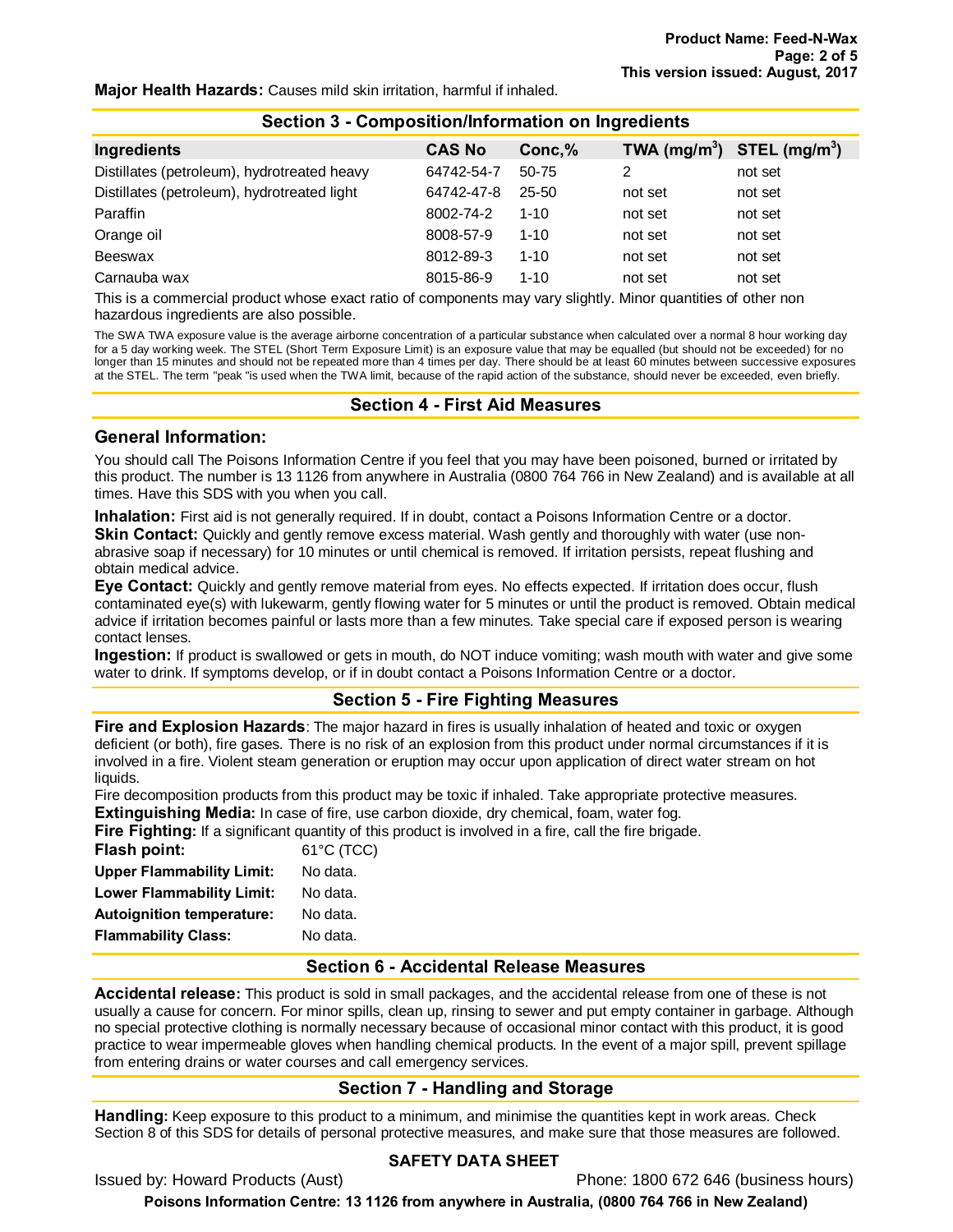The measures detailed below under "Storage" should be followed during handling in order to minimise risks to persons using the product in the workplace. Also, avoid contact or contamination of product with incompatible materials listed in Section 10.

**Storage:** Make sure that containers of this product are kept tightly closed. Keep containers dry and away from water. Make sure that the product does not come into contact with substances listed under "Incompatibilities" in Section 10. Check packaging - there may be further storage instructions on the label.

# **Section 8 - Exposure Controls and Personal Protection**

The following Australian Standards will provide general advice regarding safety clothing and equipment: Respiratory equipment: **AS/NZS 1715**, Protective Gloves: **AS 2161**, Occupational Protective Clothing: AS/NZS 4501 set 2008, Industrial Eye Protection: **AS1336** and **AS/NZS 1337**, Occupational Protective Footwear: **AS/NZS2210**.

**) STEL (mg/m3 )**

#### **SWA Exposure Limits TWA (mg/m3**

(petroleum), hydrotreated heavy 2 not set

No special equipment is usually needed when occasionally handling small quantities. The following instructions are for bulk handling or where regular exposure in an occupational setting occurs without proper containment systems. **Ventilation:** No special ventilation requirements are normally necessary for this product. However make sure that the work environment remains clean and that dusts are minimised.

**Eye Protection:** Eye protection such as protective glasses or goggles is recommended when this product is being used.

**Skin Protection:** You should avoid contact even with mild skin irritants. Therefore you should wear suitable impervious elbow-length gloves and facial protection when handling this product for lengthy periods. See below for suitable material types.

**Protective Material Types:** There is no specific recommendation for any particular protective material type. **Respirator:** If there is a significant chance that dusts are likely to build up in the area where this product is being used, we recommend that you use a suitable dust mask.

Safety deluge showers should, if practical, be provided near to where this product is being handled commercially.

# **Section 9 - Physical and Chemical Properties:**

**Physical Description & colour:** Creamy yellow wax. **Odour: Orange fragrance. Boiling Point:** >93°C at 100kPa **Freezing/Melting Point:** No data . **Volatiles:** No specific data. **Vapour Pressure:** No data. **Vapour Density:** Not applicable. **Specific Gravity:** No data . **Water Solubility:** No data. **pH:** No data. **Volatility:** No data. **Odour Threshold:** No data. **Evaporation Rate:** No data. **Coeff Oil/water Distribution**: No data **Viscosity:** No data. **Autoignition temp:** No data.

# **Section 10 - Stability and Reactivity**

**Reactivity:** This product is unlikely to react or decompose under normal storage conditions. However, if you have any doubts, contact the supplier for advice on shelf life properties.

**Conditions to Avoid:** Keep containers tightly closed. Containers should be kept dry.

**Incompatibilities:** strong acids, strong oxidising agents.

**Fire Decomposition:** Combustion forms carbon dioxide, and if incomplete, carbon monoxide and possibly smoke. Water is also formed. Carbon monoxide poisoning produces headache, weakness, nausea, dizziness, confusion, dimness of vision, disturbance of judgment, and unconsciousness followed by coma and death.

**Polymerisation:** This product will not undergo polymerisation reactions.

# **SAFETY DATA SHEET**

Issued by: Howard Products (Aust) Phone: 1800 672 646 (business hours) **Poisons Information Centre: 13 1126 from anywhere in Australia, (0800 764 766 in New Zealand)**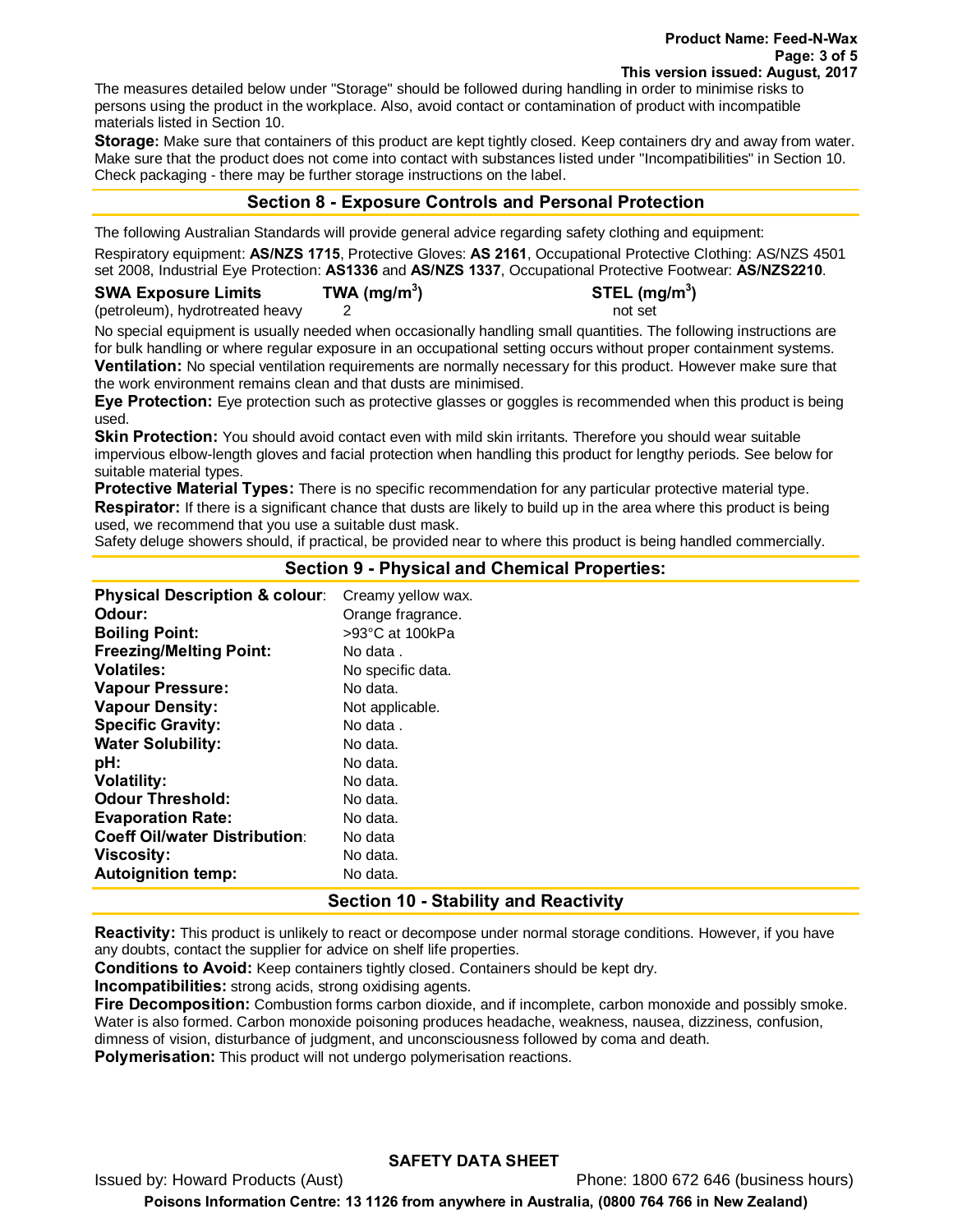#### **Section 11 - Toxicological Information**

# **Local Effects:**

**Target Organs:** There is no data to hand indicating any particular target organs.

| <b>Classification of Hazardous Ingredients</b> |                                                         |                    |                           |  |  |
|------------------------------------------------|---------------------------------------------------------|--------------------|---------------------------|--|--|
| Ingredient                                     | <b>Risk Phrases</b>                                     |                    |                           |  |  |
| <b>Mineral Spirit</b>                          | No risk phrases at concentrations found in this product |                    |                           |  |  |
| Aspiration hazard . category 1<br>$\bullet$    |                                                         |                    |                           |  |  |
| Ingredient                                     | $LD_{50}$ (Oral)                                        | $LD_{50}$ (Dermal) | $LC_{50}$ Inhal, 4hr mg/L |  |  |
| Distillates (petroleum), hydrotreated heavy    | 5,000, Rat                                              | No data            | 2.18, Rat                 |  |  |
| Distillates (petroleum), hydrotreated light.   | 5,000, Rat                                              | 2,000, Rabbit      | 5.20, Rat                 |  |  |
| Paraffin -                                     | 5,000, Rat                                              | 2,000, Rabbit      | No data                   |  |  |
| Orange oil                                     | 5,000, Rat                                              | No data            | 13.00, Rat                |  |  |
| <b>Potential Health Effects</b>                |                                                         |                    |                           |  |  |

# **Inhalation:**

**Short Term Exposure:** Available data indicates that this product is not harmful by inhalation. Exposure to solvent vapor concentrations from the component solvents in excess of the stated occupational exposure limits may result in adverse health effects such as mucous membrane and respiratory system irritation and adverse effects on the kidneys, liver and central nervous system. Symptoms include headache, nausea, dizziness, fatigue, muscular weakness, drowsiness and in extreme cases, loss of consciousness.

**Long Term Exposure:** No data for health effects associated with long term inhalation.

# **Skin Contact:**

**Short Term Exposure:** Repeated or prolonged contact with the preparation may cause removal of natural fat from the skin resulting in dryness, irritation and possible non-allergic contact dermatitis. Solvents may also be absorbed through the skin.

**Long Term Exposure:** No data for health effects associated with long term skin exposure.

# **Eye Contact:**

**Short Term Exposure:** Splashes of liquid in the eyes may cause irritation and soreness with possible reversible damage.

**Long Term Exposure:** No data for health effects associated with long term eye exposure.

#### **Ingestion:**

**Short Term Exposure:** Significant oral exposure is considered to be unlikely. Available data shows that this product is not harmful. This product is unlikely to cause any irritation problems in the short or long term. **Long Term Exposure:** No data for health effects associated with long term ingestion.

#### **Carcinogen Status:**

**SWA:** No significant ingredient is classified as carcinogenic by SWA.

**NTP:** No significant ingredient is classified as carcinogenic by NTP.

**IARC:** No significant ingredient is classified as carcinogenic by IARC.

# **Section 12 - Ecological Information**

Insufficient data to be sure of status. Expected to not be an environmental hazard.

# **Section 13 - Disposal Considerations**

**Disposal:** Dispose of small quantities and empty containers by wrapping with paper and putting in garbage. For larger quantities, if recycling or reclaiming is not possible, use a commercial waste disposal service.

# **Section 14 - Transport Information**

**UN Number:** This product is not classified as a Dangerous Good by ADG, IATA or IMDG/IMSBC criteria. No special transport conditions are necessary unless required by other regulations.

# **Section 15 - Regulatory Information**

**AICS:** All of the significant ingredients in this formulation are compliant with NICNAS regulations. The following ingredients: Mineral spirit, Orange oil, are mentioned in the SUSMP.

# **SAFETY DATA SHEET**

Issued by: Howard Products (Aust) Phone: 1800 672 646 (business hours)

**Poisons Information Centre: 13 1126 from anywhere in Australia, (0800 764 766 in New Zealand)**